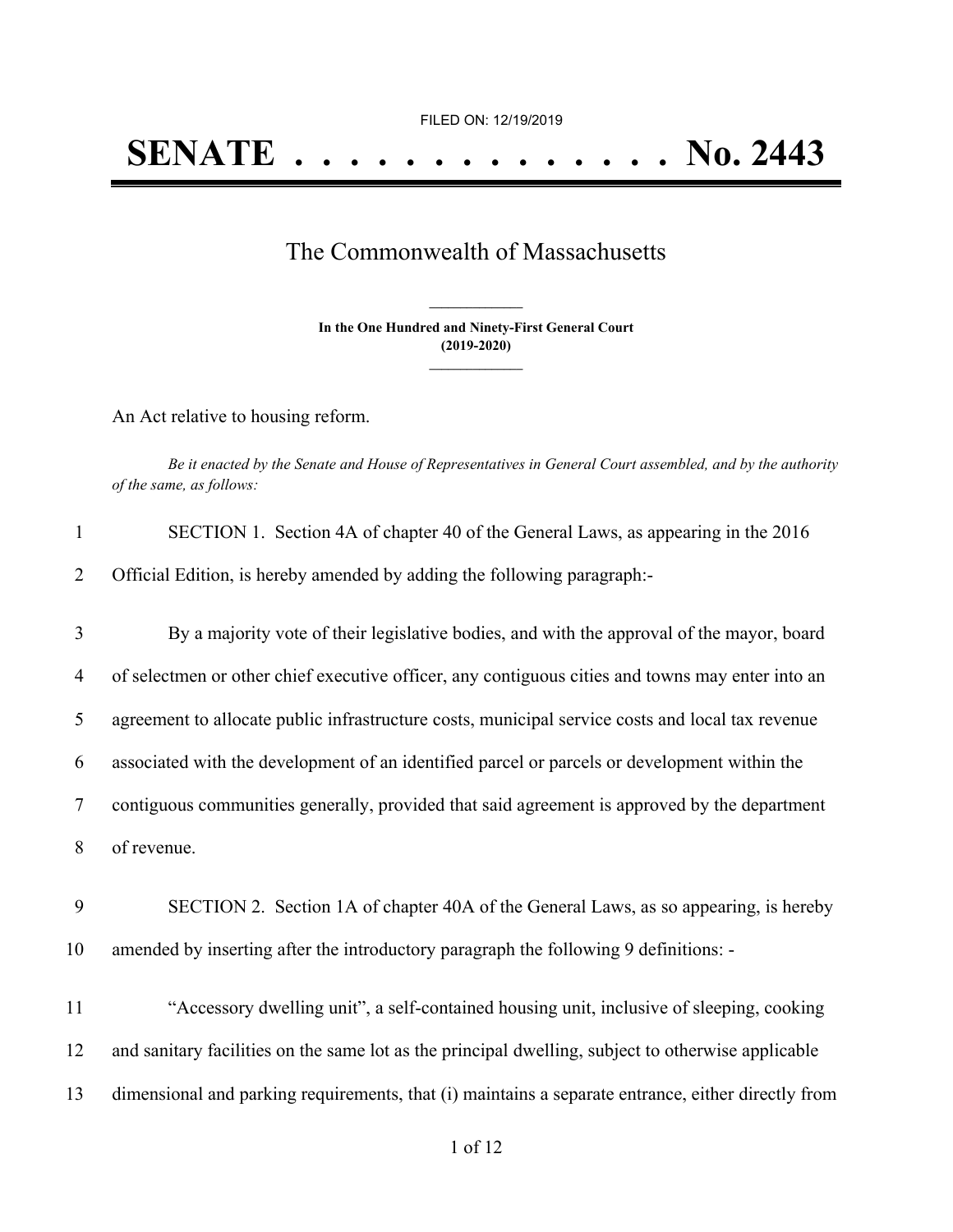the outside or through an entry hall or corridor shared with the principal dwelling sufficient to meet the requirements of the state building code for safe egress; (ii) is not larger in floor area than ½ the floor area of the principal dwelling or 900 square feet, whichever is smaller; and (iii) is subject to such additional restrictions as may be imposed by a municipality, including but not limited to additional size restrictions, owner-occupancy requirements, and restrictions or prohibitions on short-term rental of accessory dwelling units. "As of right", development may proceed under a zoning ordinance or by-law without the need for a special permit, variance, zoning amendment, waiver, or other discretionary zoning approval. "Department", the department of housing and community development. "Lot", an area of land with definite boundaries that is used or available for use as the site of a building or buildings. 'Eligible locations", areas that by virtue of their infrastructure, transportation access, existing underutilized facilities, or location make highly suitable locations for residential or mixed use smart growth zoning districts or starter home zoning districts, including without limitation (1) areas near transit stations, including rapid transit, commuter rail and bus and ferry terminals; or (2) areas of concentrated development, including town and city centers, other existing commercial districts in cities and towns, and existing rural village districts. "Gross density", a units-per-acre density measurement that includes in the calculation land occupied by public rights-of-way, recreational, civic, commercial and other non-residential uses.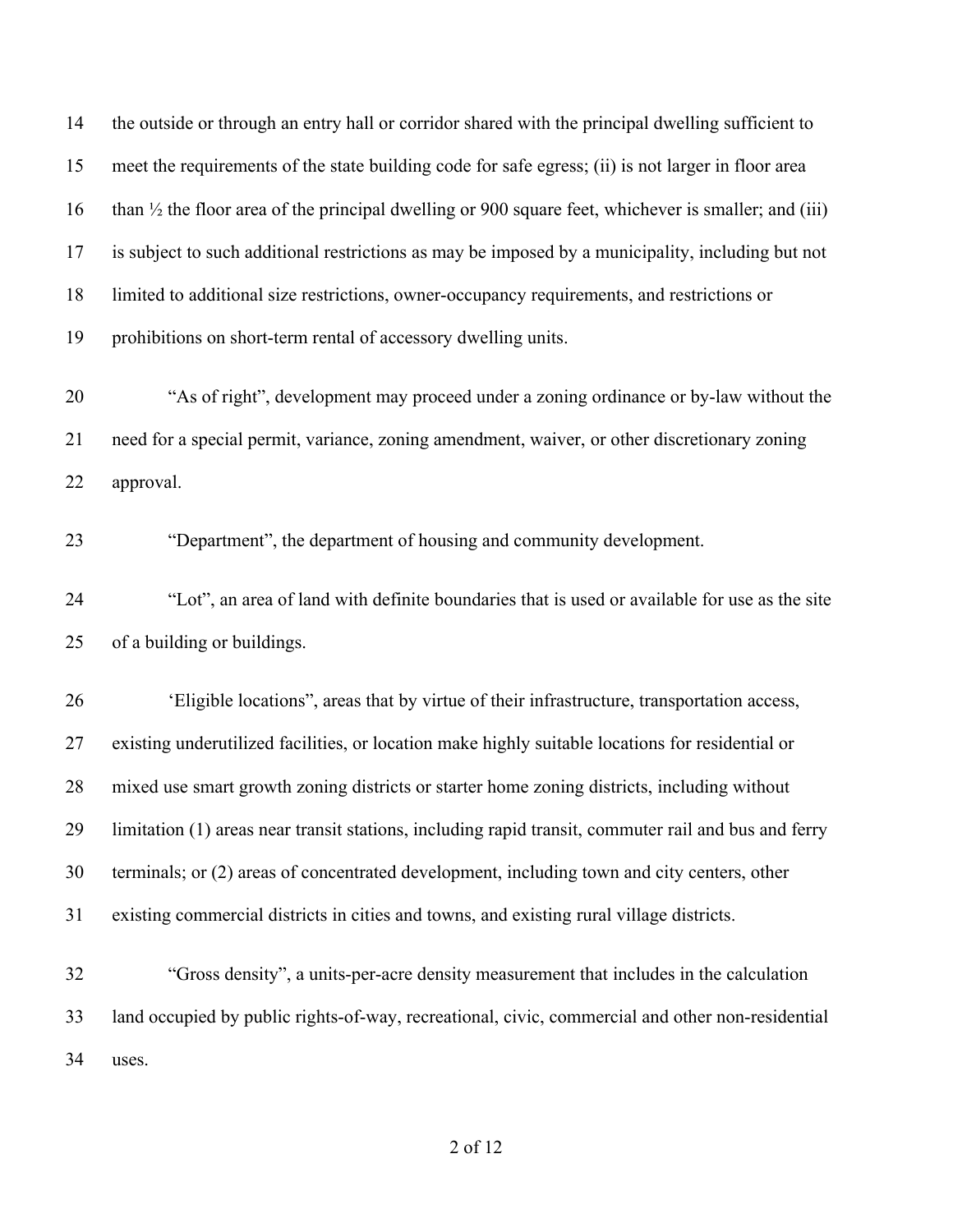| 35 | "MBTA community," A city or town that is enumerated in one of the following: (i) "51                   |
|----|--------------------------------------------------------------------------------------------------------|
| 36 | cities and towns", as defined in section 1 of chapter 161A of the General Laws; (ii) "Fourteen         |
| 37 | cities and towns", as defined in section 1 of chapter 161A of the General Laws; or (iii) "Other        |
| 38 | served communities", as defined in section 1 of chapter 161A of the General Laws; and such             |
| 39 | other municipalities as may be added in accordance with section 6 of chapter 161A of the               |
| 40 | General laws or in accordance with any special act to the area constituting the authority.             |
| 41 | "Mixed-use development", development containing a mix of residential uses and non-                     |
| 42 | residential uses, including, without limitation: commercial, institutional, industrial, or other uses; |
| 43 | "multi-family housing", a building with 3 or more residential dwelling units or 2 or more              |
| 44 | buildings on the same lot with more than 1 residential dwelling unit in each building.                 |
| 45 | "Natural resource protection zoning", zoning ordinances or by-laws enacted principally                 |
| 46 | to protect natural resources by promoting compact patterns of development and concentrating            |
| 47 | development within a portion of a parcel of land so that a significant majority of the land remains    |
| 48 | permanently undeveloped and available for agriculture, forestry, recreation, watershed                 |
| 49 | management, carbon sequestration, wildlife habitat or other natural resource values.                   |
| 50 | "Open space residential development", a residential development in which the buildings                 |
| 51 | and accessory uses are clustered together into one or more groups separated from adjacent              |
| 52 | property and other groups within the development by intervening open land. An open space               |
| 53 | residential development shall be permitted only on a plot of land of such minimum size as a            |
| 54 | zoning ordinance or by-law may specify which is divided into building lots with dimensional            |
| 55 | control, density and use restrictions for such building lots varying from those otherwise              |
| 56 | permitted by the ordinance or by-law and open land. Such open land shall either be conveyed to         |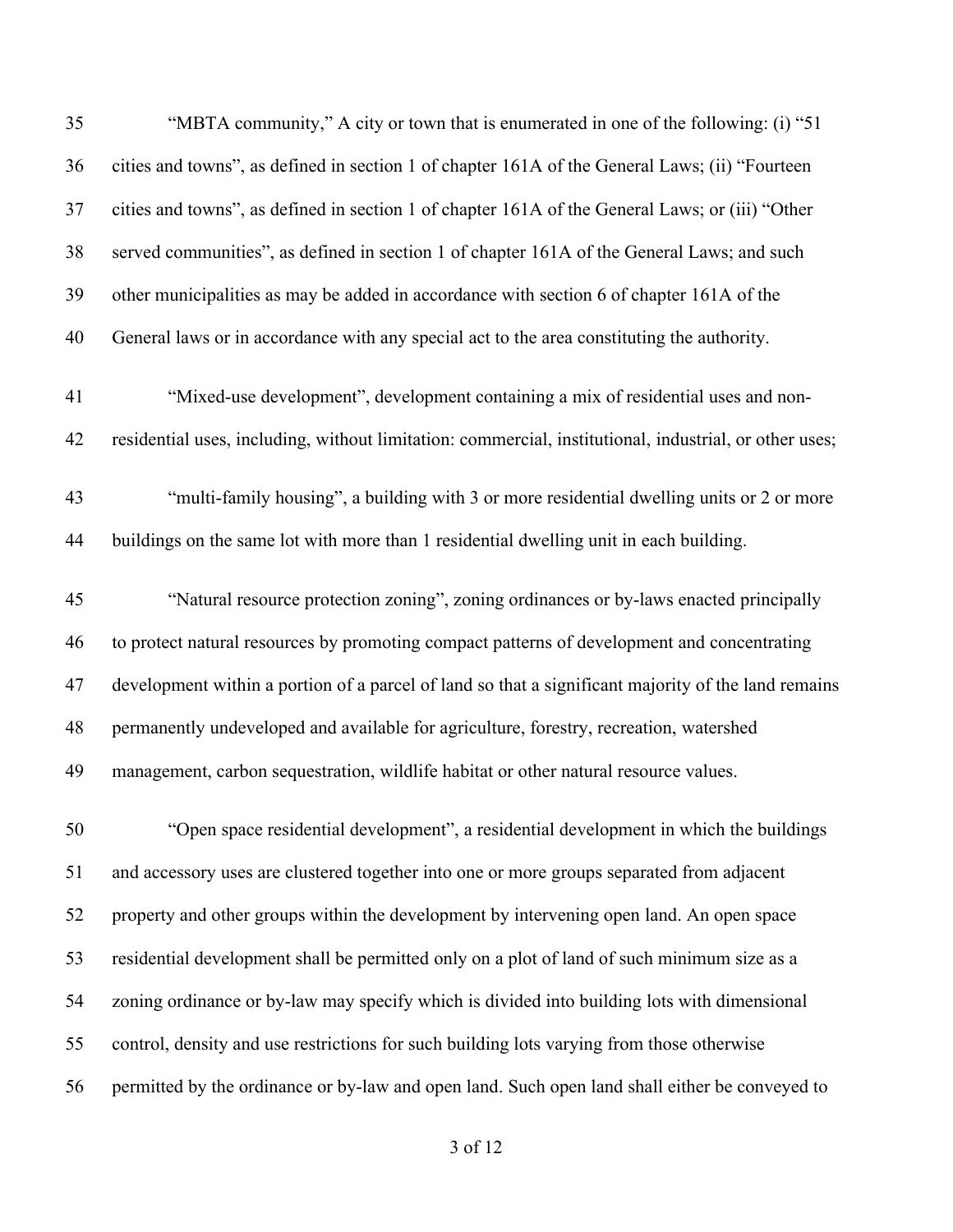the city or town and accepted by it for park or open space use, or be made subject to a recorded use restriction enforceable by the city or town or a non-profit organization the principal purpose of which is the conservation of open space, providing that such land shall be kept in an open or natural state and not be built for residential use or developed for accessory uses such as parking or roadway.

 SECTION 3. Said section 1A of said chapter 40A, as so appearing, is hereby further amended by inserting after the definition of "Special permit granting authority" the following 2 definitions: -

 "TDR zoning", Zoning that authorizes transfer of development rights by permitting landowners in specific preservation areas identified as sending areas to sell their development rights to landowners in specific development districts identified as receiving areas.

 "Transfer of development rights", the regulatory procedure whereby the owner of a parcel may convey development rights, extinguishing those rights on the first parcel, and where the owner of another parcel may obtain and exercise those rights in addition to the development rights already existing on the second parcel.

 SECTION 4. Section 5 of said chapter 40A, as so appearing, is hereby amended by striking out the fifth paragraph and inserting in place thereof the following paragraph:-

 Except as provided herein, no zoning ordinance or by-law or amendment thereto shall be adopted or changed except by a two-thirds vote of all the members of the town council, or of the city council where there is a commission form of government or a single branch, or of each branch where there are two branches, or by a two-thirds vote of a town meeting; provided, however, the following shall be adopted by a vote of a simple majority of all members of the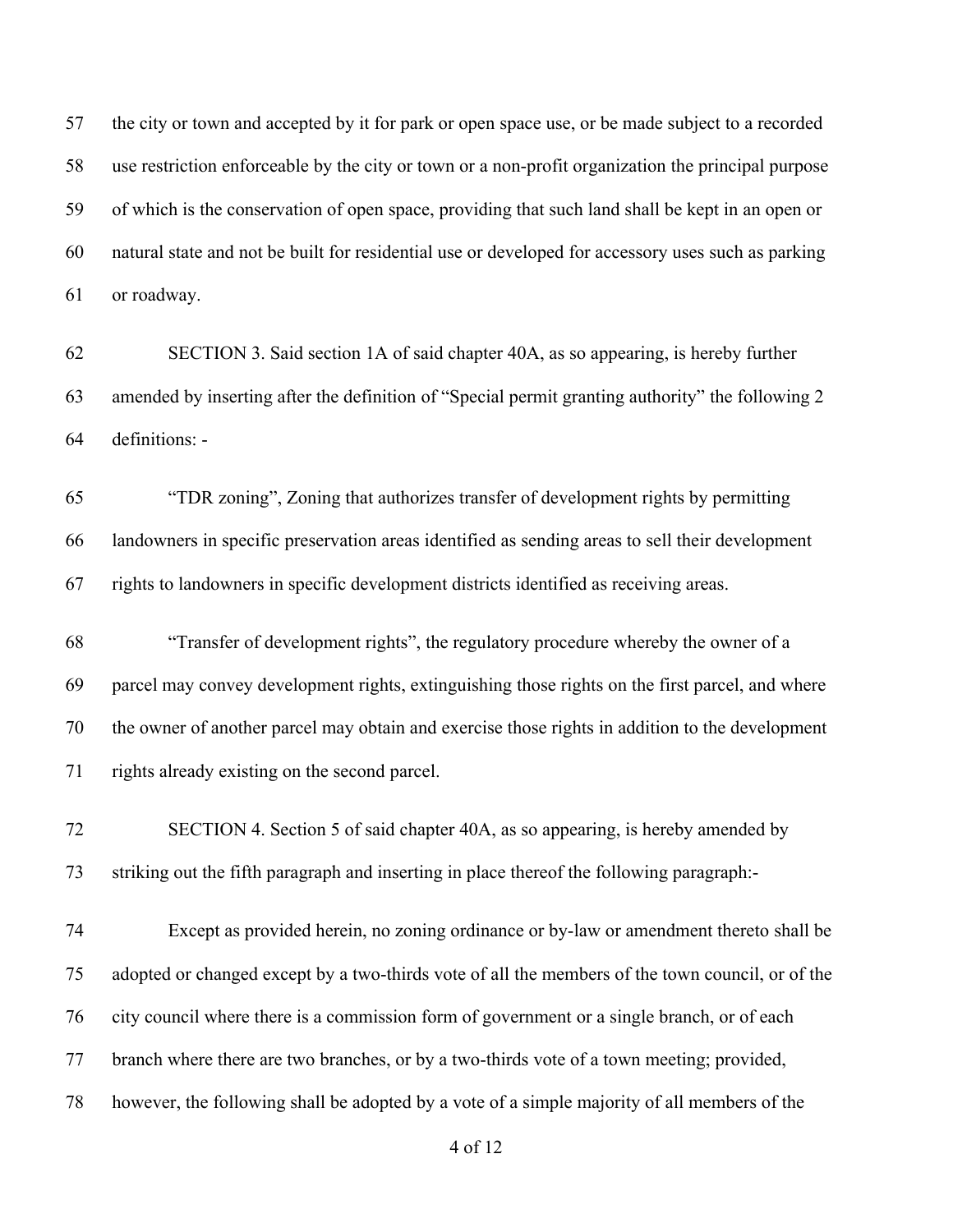town council or the city council where there is a commission form of government or a single branch or of each branch where there are two branches or by a vote of a simple majority of town meeting:

 (1) An amendment to a zoning ordinance or by-law to allow any of the following as of right: (a) multifamily housing or mixed-use development in an eligible location; (b) accessory dwelling units, whether within the principal dwelling or a detached structure on the same lot; or (c) open-space residential development.

 (2) An amendment to a zoning ordinance or by-law to allow by special permit: (a) multi- family housing or mixed –use development in an eligible location; (b) an increase in the permissible density of population or intensity of a particular use in a proposed residential or mixed use development pursuant to section 9 of chapter 40A of the general laws; or (c) a diminution in the amount of parking required for residential or mixed-use development pursuant to section 9 of chapter 40A of the general laws; (d) accessory dwelling units.

 (3) Zoning ordinances or by-laws or amendments thereto that (a) provide for TDR zoning or natural resource protection zoning in instances where the adoption of such zoning promotes concentration of development in areas that the municipality deems most appropriate for such development, but will not result in a diminution in the maximum number of housing units that could be developed within the municipality; or (b) modify regulations concerning the bulk and height of structures, yard sizes, lot area, setbacks, open space, parking and building coverage requirements to allow for additional housing units beyond what would otherwise be permitted under the existing ordinance or by-law;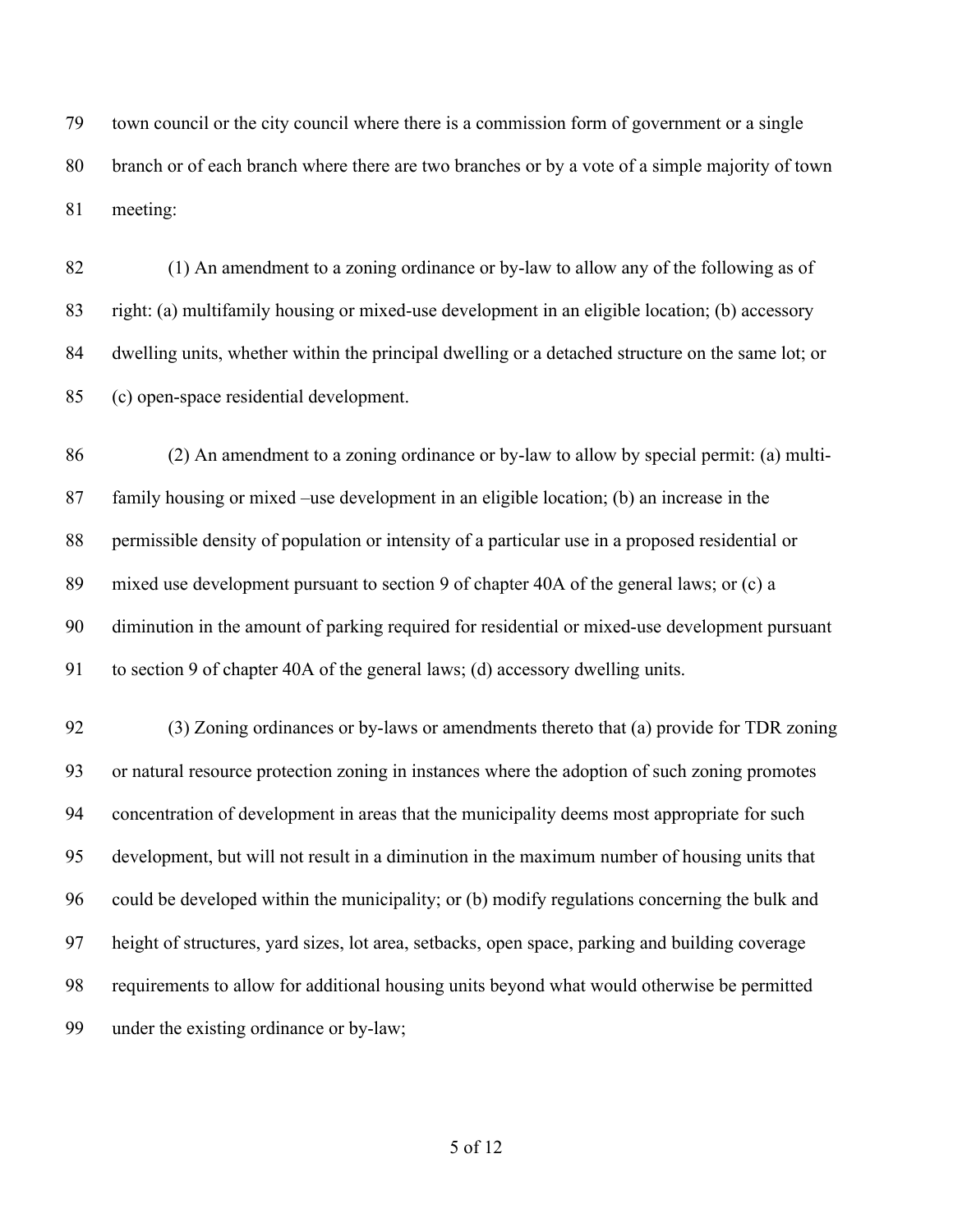(4) The adoption of a smart growth zoning district or starter home zoning district in accordance with section 3 of chapter 40R of the general laws.

 Provided, further, that any amendment that requires a simple majority vote shall not be combined with amendments that require a two-thirds majority vote. Provided, further, that if in a city or town with a council of fewer than twenty-five members there is filed with the clerk prior to final action by the council a written protect against a zoning change under this section, stating the reasons duly signed by owners of fifty per cent or more the area of the land proposed to be included in such change or of the area of the land immediately adjacent extending three hundred feet therefrom, no change of any such ordinance shall be adopted except by a two-thirds vote of all members.

 SECTION 5. Section 9 of said chapter 40A, as so appearing, is hereby amended by inserting after the word "interests," in line 34, the following words:-

 Provided, however, that nothing herein shall prohibit a zoning ordinance or by-law from allowing transfer of development rights to be permitted as of right, without the need for a special permit or other discretionary approval.

 SECTION 6. Said section 9 of said chapter 40A, as so appearing, is hereby further amended by striking out, in line 39, the word "cluster" and inserting in place thereof the following words:--

open space residential.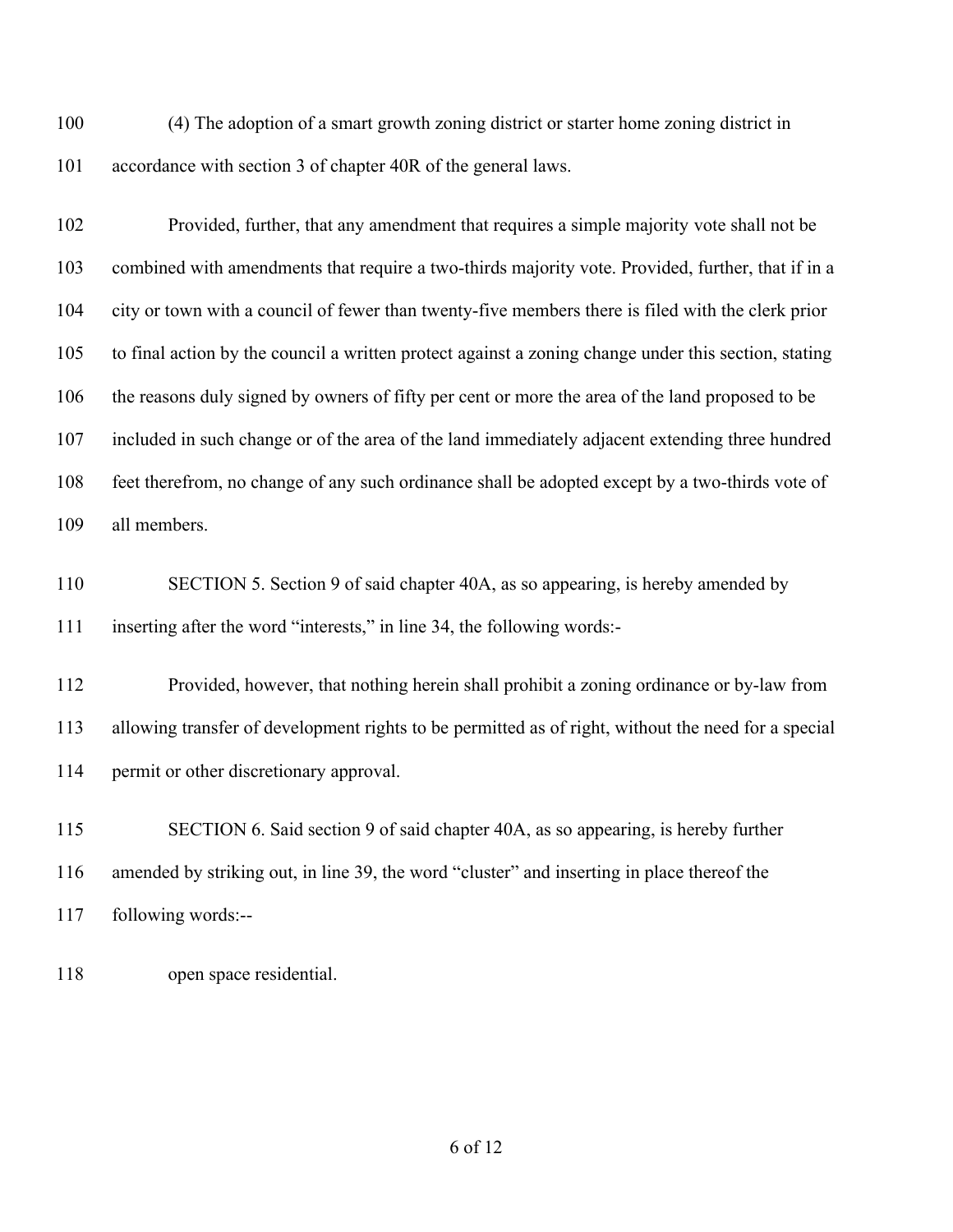| 119 | SECTION 7. Said section 9 of said chapter 40A, as so appearing, is hereby further                 |
|-----|---------------------------------------------------------------------------------------------------|
| 120 | amended by striking out, in line 35, the word "cluster" and inserting in place thereof the        |
| 121 | following words: --                                                                               |
| 122 | open space residential.                                                                           |
| 123 | SECTION 8. Said section 9 of said chapter 40A, as so appearing, is hereby further                 |
| 124 | amended by inserting, after the word "control," in line 43, the following words:-                 |
| 125 | Provided, however, that nothing herein shall prohibit a zoning ordinance or by-law from           |
| 126 | allowing open space residential developments to be permitted as of right, without the need for a  |
| 127 | special permit or other discretionary zoning approval.                                            |
| 128 | SECTION 9. Said section 9 of said chapter 40A, as so appearing, is hereby further                 |
| 129 | amended by striking out the 7th paragraph and inserting in place thereof the following paragraph: |
| 130 |                                                                                                   |
| 131 | Zoning ordinances or by-laws may also provide that special permits may be granted for             |
| 132 | reduced parking space to residential unit ratio requirement after a finding by the special permit |
| 133 | granting authority that the public good would be served and that the area in which the            |
| 134 | development is located would not suffer from substantial adverse impacts from such diminution     |
| 135 | in parking.                                                                                       |
| 136 | SECTION 10. Section 9, of chapter 40A, as appearing in the 2016 official edition, is              |
| 137 | hereby further amended after the last sentence on line 127 by inserting the following:-           |
| 138 | However, a special permit issued by a special permit granting authority shall require a           |
| 139 | simple majority vote for any of the following:                                                    |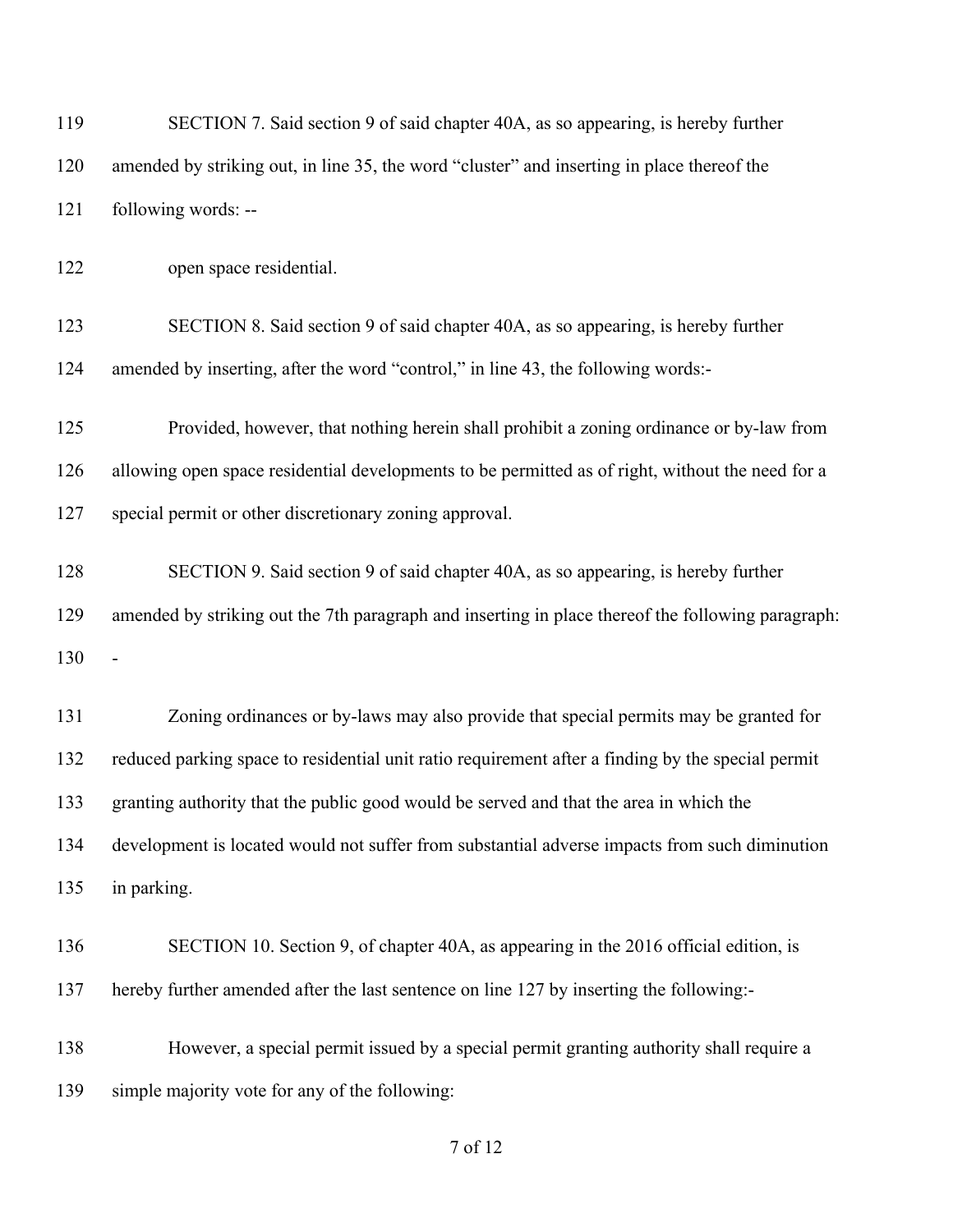(a) multifamily housing that is located within .5 miles of a commuter rail station, subway station, ferry terminal, or bus station, provided, not less than 10 per cent of the housing is affordable to and occupied by households whose annual income is less than 80 per cent of the area wide median income as determined by the United States Department of Housing and Urban Development and affordability is assured for a period of not less than 30 years through the use of an affordable housing restriction as defined in section 31 of chapter 184.

 (b) mixed-use development in centers of commercial activity within a municipality, including town and city centers, other commercial districts in cities and towns, and rural village districts, provided, not less than 10 per cent of the housing is affordable to and occupied by households whose annual income is less than 80 per cent of the area wide median income as determined by the United States Department of Housing and Urban Development and affordability is assured for a period of not less than 30 years through the use of an affordable housing restriction as defined in section 31 of chapter 184.

 (c) A reduced parking space to residential unit ratio requirement, pursuant to this section, provided that a reduction in the parking requirement will result in the production of additional housing units.

 SECTION 11. Section 3 of chapter 40R of the general laws, as so appearing, is hereby amended by inserting after the figure "40A," in line 10, the following words:-

 ; provided, however, that a smart growth zoning district or starter home district ordinance or by-law shall be adopted by a simple majority vote of all members of the town council, or of 160 the city council where there is a commission form of government or a single branch, or of each branch where there are two branches, or by a simple majority vote of a town meeting.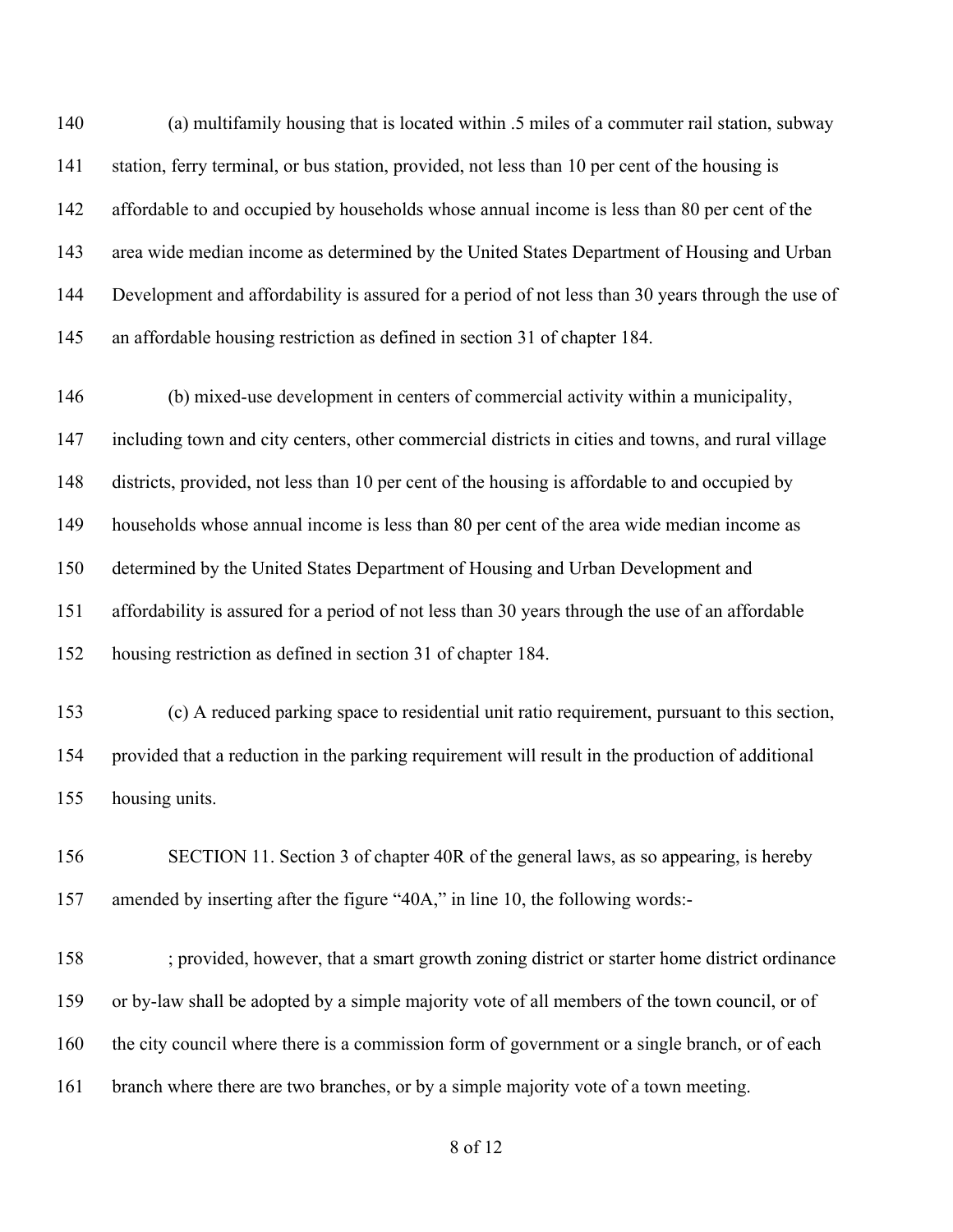| 162 | SECTION 12. Section 1 of chapter 40S of the general laws, as so appearing, is hereby              |
|-----|---------------------------------------------------------------------------------------------------|
| 163 | amended by striking out the word "properties" in line 51 and inserting in place thereof the       |
| 164 | following words:-                                                                                 |
| 165 | buildings.                                                                                        |
| 166 | SECTION 13. Said section 1 of said chapter 40S, as so appearing, is hereby further                |
| 167 | amended by inserting after the figure "40R," in line 61, the following words:-                    |
| 168 | including without limitation smart growth zoning districts and starter home zoning                |
| 169 | districts as defined in section 1 of said chapter 40R.                                            |
| 170 | SECTION 14. The executive office of housing and economic development shall issue                  |
| 171 | guidance to assist local officials determining the voting thresholds for various zoning           |
| 172 | amendments. Such guidance shall be assembled in consultation with the Department of Housing       |
| 173 | and Community Development, the Massachusetts Attorney General's Municipal Law Unit, and           |
| 174 | Massachusetts Housing Partnership.                                                                |
| 175 | SECTION 15. The secretary of housing and economic development shall report annually               |
| 176 | to the clerks of the house of representatives and the senate, who shall forward the report to the |
| 177 | house of representatives and the senate, the chairs of the joint committee on housing, and the    |
| 178 | chairs of the senate and house committee on ways and means, on the activities and status of the   |
| 179 | Housing Choice Initiative, as described by the governor in a message to the general court dated   |
| 180 | December 11, 2017. The report also shall include a list of all cities and towns that qualify as   |
| 181 | "housing choice" communities and a list and description of grant funds disbursed to such cities   |
| 182 | and towns and a description of how the funds were used to support the production of new           |
| 183 | housing.                                                                                          |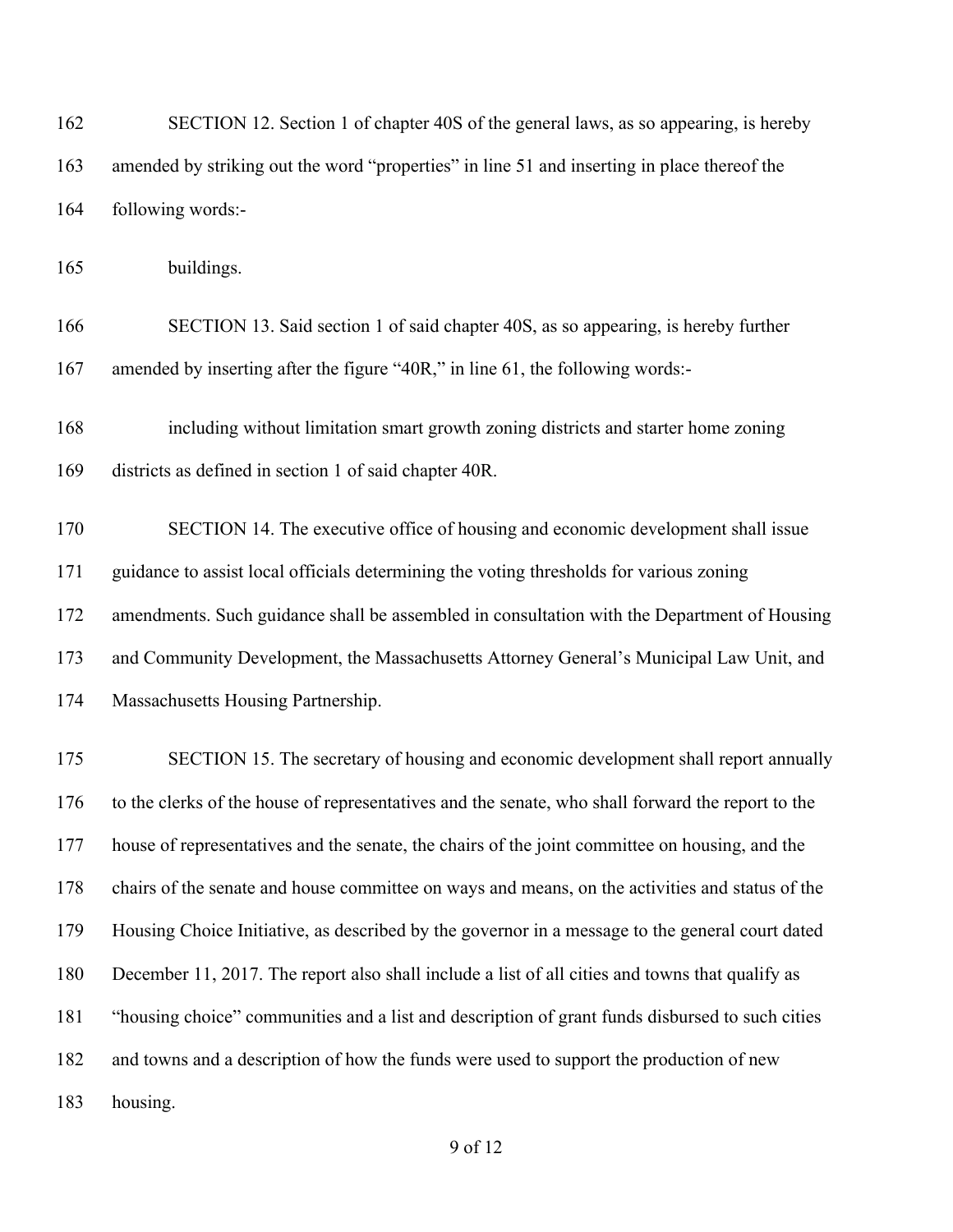| 184 | The report shall also include progress made towards the goal of producing 427,000 new                 |
|-----|-------------------------------------------------------------------------------------------------------|
| 185 | units of housing in Massachusetts by 2040. The housing production goal shall also include a           |
| 186 | goal of having 85,400 units of housing be created by 2040 that are affordable to households           |
| 187 | earning less than 80% of the Area Median Income, with at least 8,500 of these units affordable to     |
| 188 | households earning less than 30 percent of the Area Median Income. The report shall include a         |
| 189 | breakdown of market-rate units created; units created that are accessible or adaptable for persons    |
| 190 | with disabilities; units created for persons over the age of 55; and units created by deed restricted |
| 191 | affordable housing available to households earning less than 80% Area Median Income, less than        |
| 192 | 60% Area Median Income, and less than 30% Area Median Income.                                         |
| 193 | SECTION 16. Said chapter 40A, as so appearing, is hereby further amended by inserting                 |
| 194 | after section 3 the following new section: -                                                          |
| 195 | Section 3A.                                                                                           |
| 196 | (a) Zoning ordinances and by-laws of a city or town that is an MBTA community, as                     |
| 197 | defined in this chapter, shall provide at least one district of reasonable size in which multi-family |
| 198 | housing is a permitted use as of right. For the purposes of this paragraph, a "district of reasonable |
| 199 | size" shall include: (i) multi-family housing without age restrictions which is suitable for          |
| 200 | families with children; (ii) have a minimum gross density of 15 units per acre, subject to any        |
| 201 | further limitations imposed by section 40 of chapter 131 and title 5 of the state environmental       |
| 202 | code, established by section 13 of chapter 21A; and (iii) be in a location as described in            |
| 203 | subsection (b) of this section.                                                                       |
|     |                                                                                                       |

 If a city or town that is an MBTA community fails to comply with this section, that city or town shall be ineligible for funds from the so-called Housing Choice Initiative as described by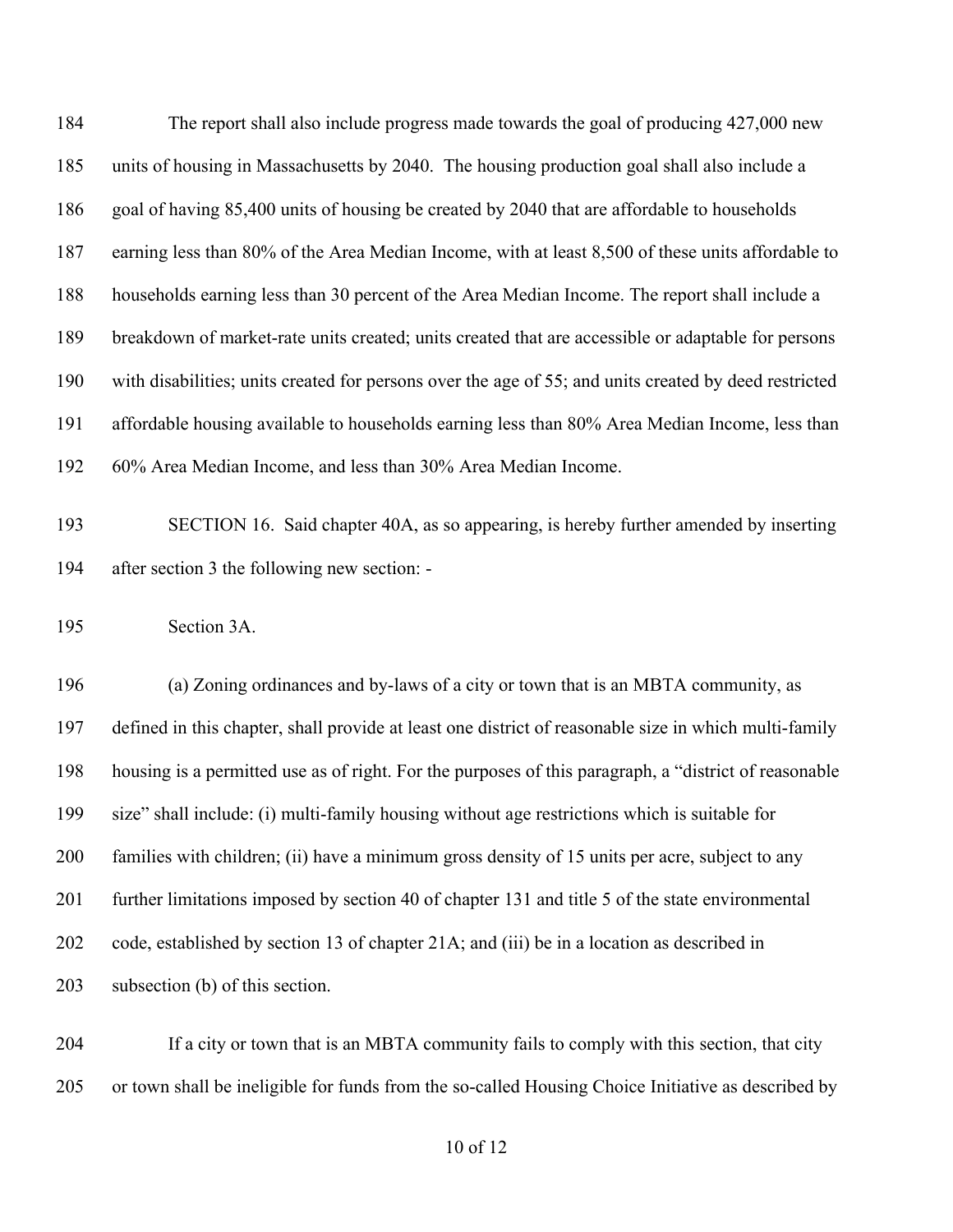| 206 | the governor in a message to the general court dated December 11, 2017, (ii) the Local Capital     |
|-----|----------------------------------------------------------------------------------------------------|
| 207 | Projects Fund under Section 2EEEE of Chapter 29 of the General Laws; and (iii) the Massworks       |
| 208 | Infrastructure Program under section 63 of Chapter 23A.                                            |
| 209 | (b) Districts shall be in the following locations:                                                 |
| 210 | (i) located within .5 miles of a commuter rail station, subway station, ferry terminal, or         |
| 211 | bus station.                                                                                       |
| 212 | (ii) located within .25 miles of a stop along a local bus route, key bus route, commuter           |
| 213 | bus route, as defined in the Massachusetts Bay Transportation Authority Service Delivery Policy    |
| 214 | as approved by the MBTA Fiscal and Management Control Board on January 23, 2017, and as it         |
| 215 | may be updated and approved from time to time.                                                     |
| 216 | (c) The department, in consultation with the Massachusetts Bay Transit Authority and the           |
| 217 | Massachusetts Department of Transportation, shall promulgate guidelines which shall be used to     |
| 218 | determine if a city or town has satisfied the requirements established in this section.            |
| 219 | SECTION 17. Section 17 of chapter 40A of the General Laws, as appearing in the 2012                |
| 220 | Official Edition, is hereby amended by inserting after the second paragraph the following two      |
| 221 | paragraphs:-                                                                                       |
| 222 | The court, in its discretion, may require non-municipal plaintiffs in an action under this         |
| 223 | section to post a surety or cash bond in an amount not to exceed \$15,000 to secure the payment    |
| 224 | of costs in appeals of decisions approving special permits, variances, and site plans where the    |
| 225 | court finds that the harm to the defendants or to the public interest resulting from the delays of |
| 226 | appeal outweighs the burden of the surety or cash bond on the plaintiffs. When making a            |